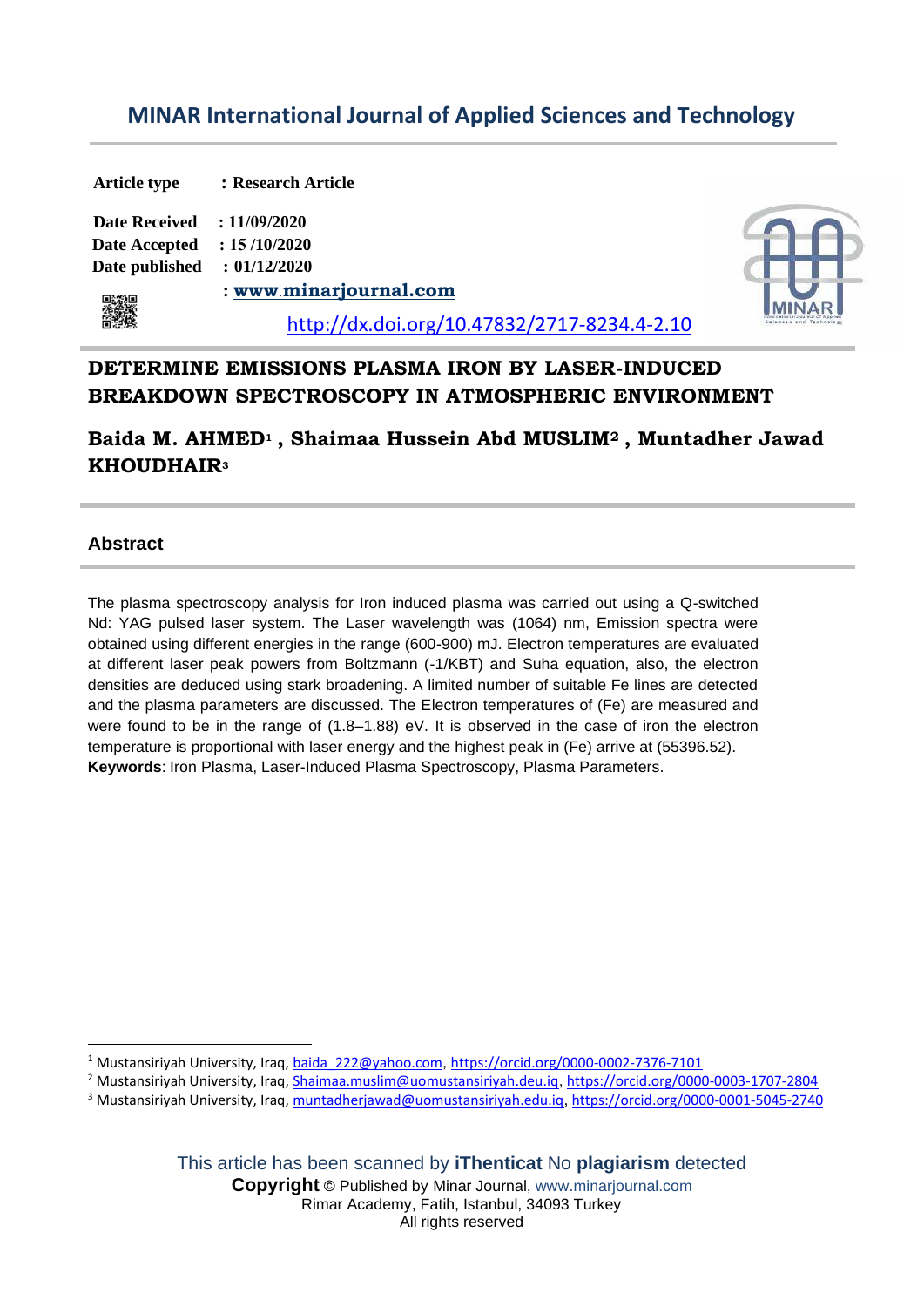### **101 | Baida M. AHMED, Shaimaa Hussein Abd MUSLIM, Muntadher Jawad KHOUDHAIR**

#### **1. Introduction**

The important topic that studies the emissions spectral is plasma. It's a very effective method to study and fabricate and treatments of materials, plasma is a partially ionized gas-forming from neutral atoms, electron, and positive ions. Glow-discharge plasma can be generated easily by hitting pulse laser at low pressure and a high voltage electrical discharge [1,2].

Information of plasma parameters can be calculated from a spectrum emission plasma electrons, where Laser-induced Breakdown Spectroscopy (LIBS) using to measures different plasma parameters, such as electron density (ne), electron temperature (Te), and plasma frequency  $(f_n)$ . Optical emission is a practical technique and an easy method to determine the parameters. [3]

Iron is a metal of importance for use in device applications, is also common in many different tools, surgical types of equipment, and appliances. Stainless steel is a common type of steel used in a host of different products. automobiles. The spread and development of intense lasers have allowed the creation of easy tools and good techniques for the control of electronic motions. This technique gives the pieces of information at the same time about spectral lines of the electron.[4].

The simplest method to determine the electron temperature of thermodynamic equilibrium in plasma is a Boltzmann plot. Saha–Boltzmann distribution is the best method to evaluate the atomic transitions for upper levels. Where suppose the excitation and electron temperatures are the same. [5-7]

Optical emission spectroscopy (OES), is an important method for analytical plasma characterization depends on several parameters. Spectroscopy has high resolution and wide wavelength coverage from 100 to 1025nm to detect several elements, so has high sensitivity leading to the elements in the sample like (a) a high resolution to resolve more lines of interest and avoid overlapping, (b) wide wavelength coverage, typically from 200nm to 800 nm to be able to detect simultaneously.[8,9] The important parameters that determined by spectroscopy, frequency  $(f_p)$ , temperature (Te), and electron density (ne). Boltzmann and Saha equations to calculated temperature of electron plasma, [10,11]

 $T_e = \frac{E_1 - E_2}{\ln \sqrt{\lambda_2 I_2 g}}$  $k_B$ ln $\left(\frac{\lambda_2 I_2 g_1 A_1}{\lambda_1 I_1 g_2 A_2}\right)$ 

Expresses eq. (1) the is the Boltzmann constant  $k_B$ , the intensity I, statistical weight g, absorption strength A, wavelength λ, and E is the excitation energy of one state in eV. The per unit volume of a free electron can depict by Electron density. So, the equation used in this case Suha- Boltzmann equation is given as, [12]

$$
n_e = \frac{I_1}{I_2^*} 6.04 \times 10^{21} (T)^{3/2} e^{\left(\frac{-E_K - E_1 - x_Z}{KT}\right) \times T_e^{3/2}}
$$
........(2)

The energies for the first and second levels are  $(E_k, E_i)$ , gets a straight line with slope=1. We can determine the plasma temperature from the graph slope. Ionization energy gives in eq.3

$$
I_2^* = \frac{I_2 \lambda_2}{g_2 A_2}
$$

………. (3)

………. (1)

 $g_2$  is the statistical weight of transition between levels. and  $A_2$  is the probability of transition from level two to level one. So the plasma frequency is, [13]

$$
f_p=\tfrac{n_e e^2}{m_e \epsilon_0}
$$

………. (4)

………. (5)

the fundamental importance characteristic in plasma is the Debye length λD, this parameter proportional inversely with electron density and with the square root of the electron temperature. [14,15]

$$
\lambda_D=\sqrt{\tfrac{\epsilon_0 K_B T_e}{n_e e^2}}=7430\,\left(\tfrac{T_e}{n_e}\right)^{1/2}
$$

To evaluate the number of particles in the Debye sphere  $(N_D)$ , dependent eq. (6), this equation represents by density and temperature of the electron, and the Debye sphere parameter is the second condition to take place the plasma  $N_D \gg 1$ . the equation of Debye sphere is, [16]

 $N_{D} = \frac{4}{3}$  $\frac{4}{3}$ πλ<sub>D</sub> $\frac{3}{2}$ n<sub>e</sub> ………. (6) **Experimental** 

The optical emission spectra of iron plasma are registered using the experimental setup of laser-induced breakdown spectroscopy (LIBS) shown in Fig.1. at (600-900)mJ. Clear from this figure the system consist of (computer, spectroscopy, fiber, laser, and targets).

### **December 2020, Volume 2, Issue 4 p. 100-106**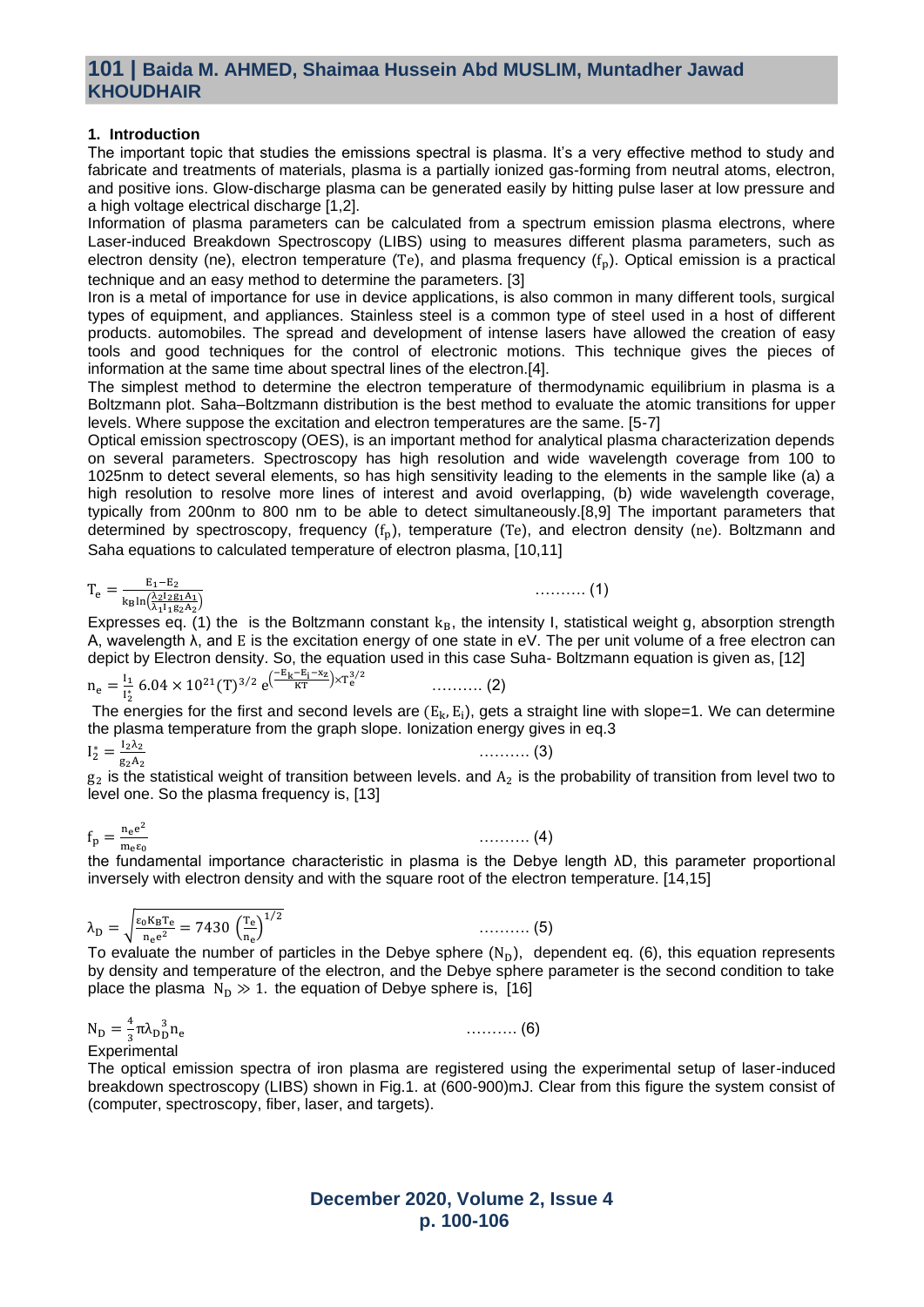

Fig.1: Schematic diagram experimental of spectroscopy optics and optical fiber.

To generate plasma using a Q-switched Nd: YAG pulsed laser on the iron metal at 1064nm wavelength. In this experience use a very accurate lens (200-2000) nm to focusing (f=10cm) of the laser beam on the iron. Using optical fiber (QP600-2-SR-BX, 600um premium fiber solarization resistant, 2m, BX Jacket) and put the fiber in  $45^\circ$  to collecting and transfer plasma emission. Spectroscopy optics use to study the plasma emission (200-1025) nm and (6 Hz) pulse repetition frequency.

Highly pure (99.9 %) iron powder as shown in fig.2(a and b) before and after pressed per tablet. We take (3g) weight from iron powder and press per tablet by hydraulic piston a compressive strength of approximately 6tons. The experience with a thickness of disk (5 mm) and diameter of (10) mm. To estimate the parameters of plasma at 1064 nm and evaluated as ne,  $\lambda_{\rm D}$ , N<sub>D</sub> and f<sub>p</sub>. to study the effect same wavelength on the metal (Fe) in different energy.



Figure 2: Represent (a) Iron powder (Fe) material with a purity of 99.99% before pressing. (b) (Fe) material after pressing

#### **Results And Discussion**

The optical emission spectrum of laser-produced iron plasma in the range of 350 nm to 650 nm is shown in Fig.3. The notable Fe spectral lines in air surrounding, are Fel (321,8), FI(357.38), FI(373.53235), FI(379.53235), FI(379.53235), FI(452.33984), FI(382.04249), FI(396.74204), FI(406.53809), FI(414.18630), FI(438.27677), FI(452.33984), FII(527.2413),FII (558.7114) and FII (591.37639) and FII(649.16651). The transitions are determined by using the spectral database of the National Institute of Standards and Technology (NIST) [18]. Figure (3) appear the emission of spectral laser on Fe target we fined the highest peak of intensity lie at (FII), wavelength 591.37639 at peak 55396.52, and the transitions 3d6(3F2)4p - 3d6(5D)5s.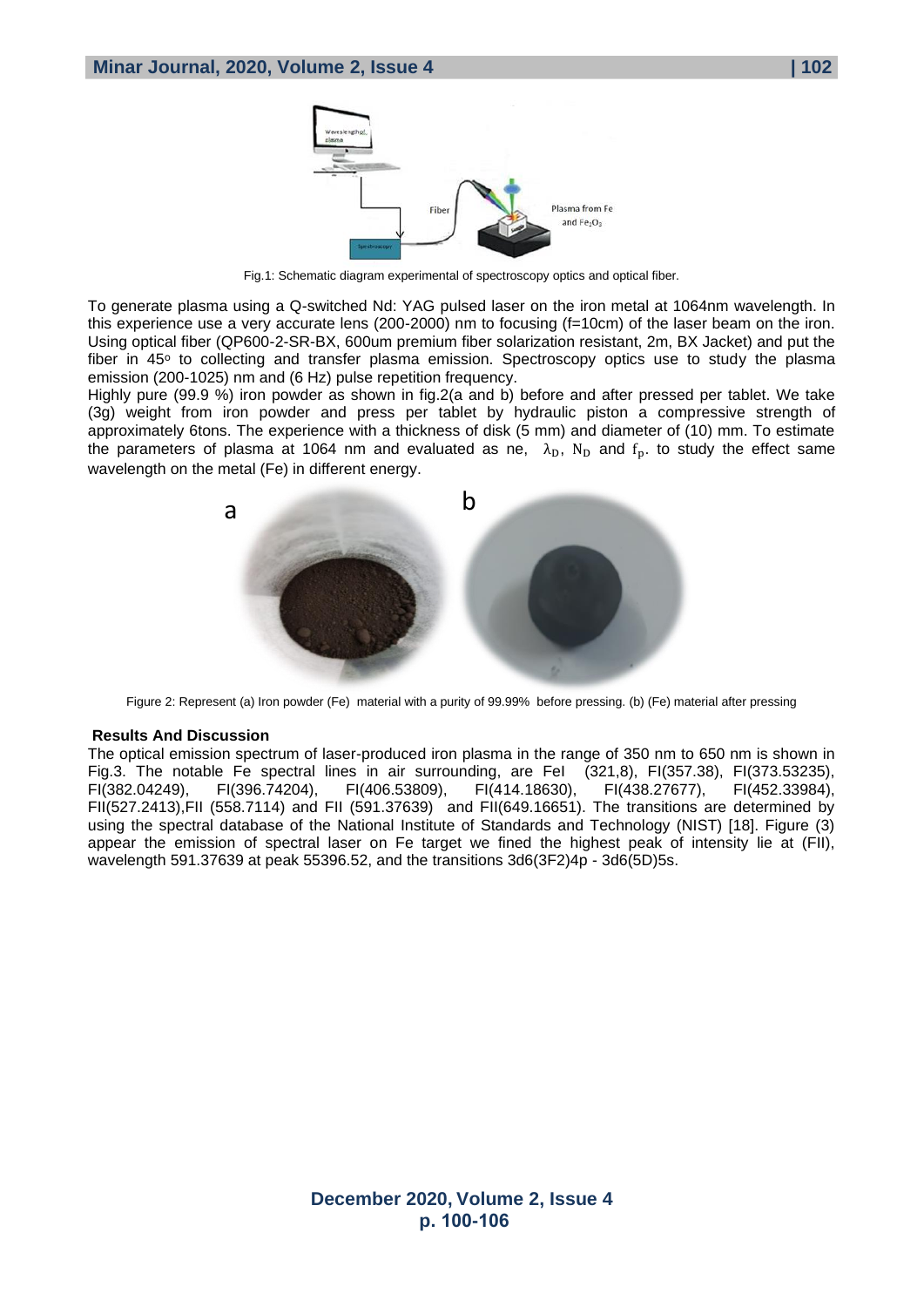### **103 | Baida M. AHMED, Shaimaa Hussein Abd MUSLIM, Muntadher Jawad KHOUDHAIR**



Figure 3: Emission spectra of laser-induced target plasma Fe with different energies.

Tables (1) illustrated the lines emissions and ionization from the Fe plasma target that was produced by the interaction of pulse Nd: YAG laser a wavelength (1064) nm at different laser energies (600-900). Table 1: Spectroscopic parameters of the (Fe I and FeII) lines [17]

| lons | Wavelength     | gkAki (S-1) | <b>Table 1. Opeditoscopic parameters of the tribular of the important</b><br>$Ei$ (cm-1) | $Ek(cm-1)$  | Transitions      |                   |
|------|----------------|-------------|------------------------------------------------------------------------------------------|-------------|------------------|-------------------|
|      | $\lambda$ (nm) |             |                                                                                          |             | Lower level      | Upper Level       |
| Fell | 321.8          | $2.4e+06$   | 73 43.346                                                                                | 104 09.618  | 3d6(1G2)4p       | 3d6(3H)4d         |
| Fel  | 357.38         | $2.41e+06$  | 19 390.168                                                                               | 47 363.376  | 3d64s2           | 3d6(3G)4s4p(3P°)  |
| Fel  | 373.53235      | 2.70e+07    | 24338.767                                                                                | 50 475.288  | 3d6(5D)4s4p(3P°) | 3d6(1G2)4s4p(3P°) |
| Fel  | 382.04249      | $6.67e+07$  | 6928.268                                                                                 | 33 095.941  | 3d7(4F)4s        | 3d7(4F)4p         |
| Fel  | 396.74204      | $1.52e+07$  | 26 627.609                                                                               | 51 825.773  | 3d7(2H)4s        | 3d7(2H)4p         |
| Fel  | 406.53809      | $1.7e+07$   | 27 666.348                                                                               | 52 257.346  | 3d6(5D)4s4p(3P°) | 3d6(5D)4s (4D)5s  |
| Fel  | 414.18630      | $6.57e+05$  | 24 338.767                                                                               | 48 475.686  | 3d64s2           | 3d6(3G)4s4p(3P°)  |
| Fel  | 438.27677      | 1.54e+06    | 28 819.954                                                                               | 51 630.178  | 3d7(2H)4s        | 3d6(3H)4s4p(3P°)  |
| Fel  | 452.33984      | $5.2e + 05$ | 29 469 024                                                                               | 51 570.097  | 3d6(5D)4s4p(3P°) | 3d6(5D)4s (6D)4d  |
| Fell | 527.2413       | $3.9e + 05$ | 48 039.109                                                                               | 67 000.530  | 3d7              | 3d6(3F2)4p        |
| Fell | 558.7114       | $5.4e+05$   | 54 275.649                                                                               | 72 169.004  | 3d54s2           | 3d6(3D)4p         |
| Fell | 591.37639      | $4.1e+05$   | 63 272.981                                                                               | 80 178,005  | 3d6(3F2)4p       | 3d6(5D)5s         |
| Fel  | 649.16651      | 1.78e+07    | 87 985.667                                                                               | 103 385.785 | 3d6(5D)4d        | 3d6(5D3)4f        |

We choose three peaks for (Fe) at (357.3, 373.53, and 382.04) nm as shown in fig. (3) in air. Boltzmann's plot requires peaks that originated from the ionization stage. Using parameters of the energies of upper levels, statistical weights and transition probabilities used for the experimental plots for the element (Fe) have been obtained from the (NIST) [18]. Where the electron temperature equals the slope of fitted line −1/K<sub>B</sub>T according to equation (1). The fitting lines. R2 is a statistical coefficient indicating the goodness of the linear fit which takes a value between (0.8,0.9).

Electron densities are calculated by using equation (2), where the stark broadening in plasmas results from collisions with charged species.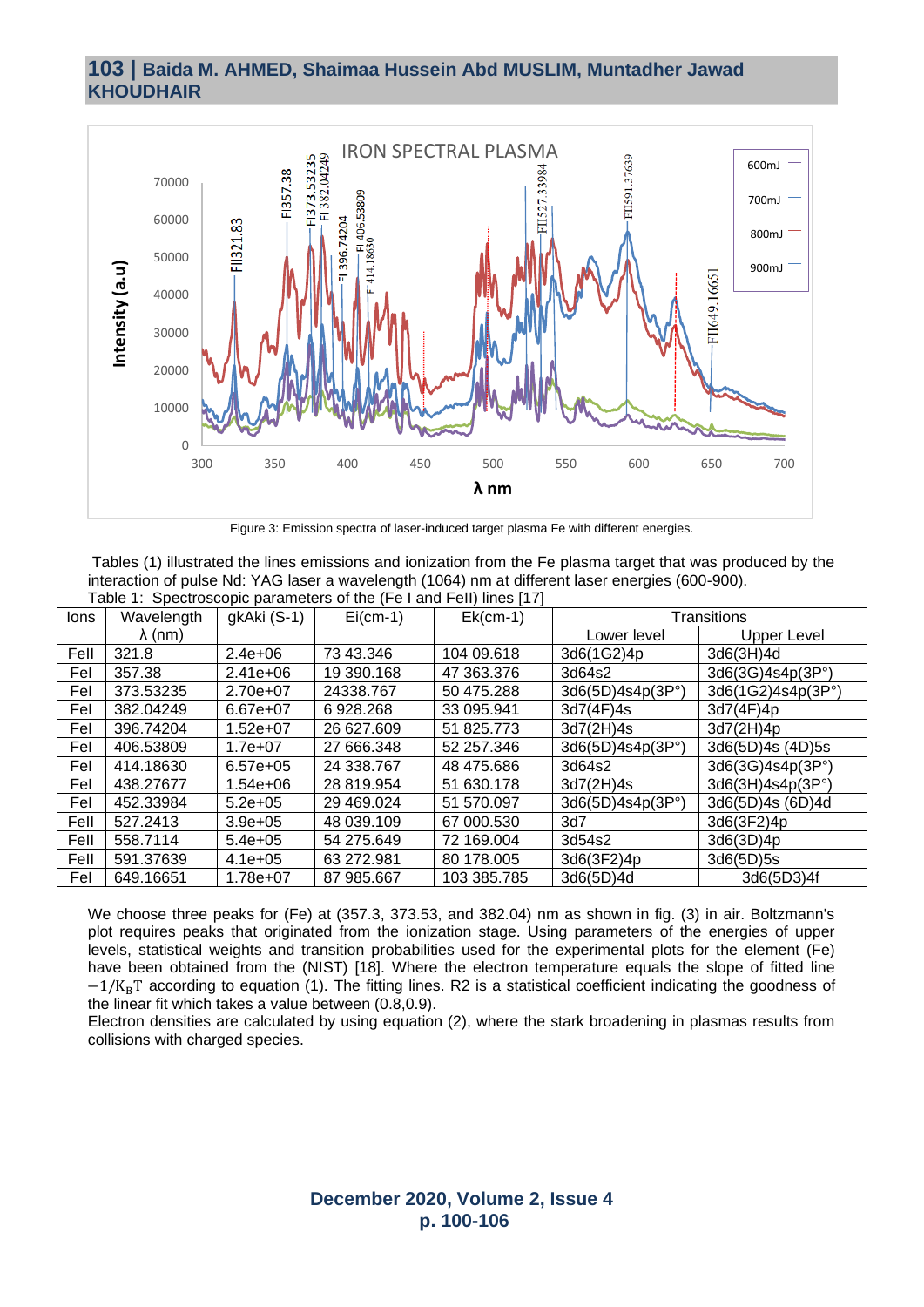

Figure 4: Boltzman plot for the Fe target with different laser energies in the air.

Tables (2) appear the values of parameters (Te, FWHM, ne,  $f_p$ ,  $\lambda D$ , and  $N_D$ ). Where  $f_p$  and  $N_D$  for target surface at different laser pulse energies (600, 700, 800, and 900) are calculated through the FWHM methods, from the table (2) and figure (4) the plasma generated dependent on the plasma conditions. It shows that  $(ne, f_p)$  increases with laser energy.

Table 2. Plasma parameters (T, ne, fp, λD, and Nd) for the Iron (Fe) with different laser energies (600-900).

| E(mJ) | $T$ (eV) | <b>FWHM</b> | ne*1018 (cm-3) | $f_{\rm p}$ (Hz) | $AD * 10-6$ (cm) | Nd*103 |
|-------|----------|-------------|----------------|------------------|------------------|--------|
| 900   | 1.8      | 1.40        | 1.1            | $9.2E+12$        | 9.9              | 4.1    |
| 800   | 1.88     | 1.400       | 1.1            | $9.1E+12$        | 9.9              | 4.3    |
| 700   | 1.8      | 1.350       | 1.0            | $9.0E + 12$      | 9.9              | 4.1    |
| 600   | 1.8      | 1.300       | 9.8            | $8.9E+12$        | 1.0              | 4.2    |

becomes almost stable because the plasma becomes dusky to the laser beam which shields the target. Plasma shielding occurs when it reduces the transmission of the laser peak power along the beam path.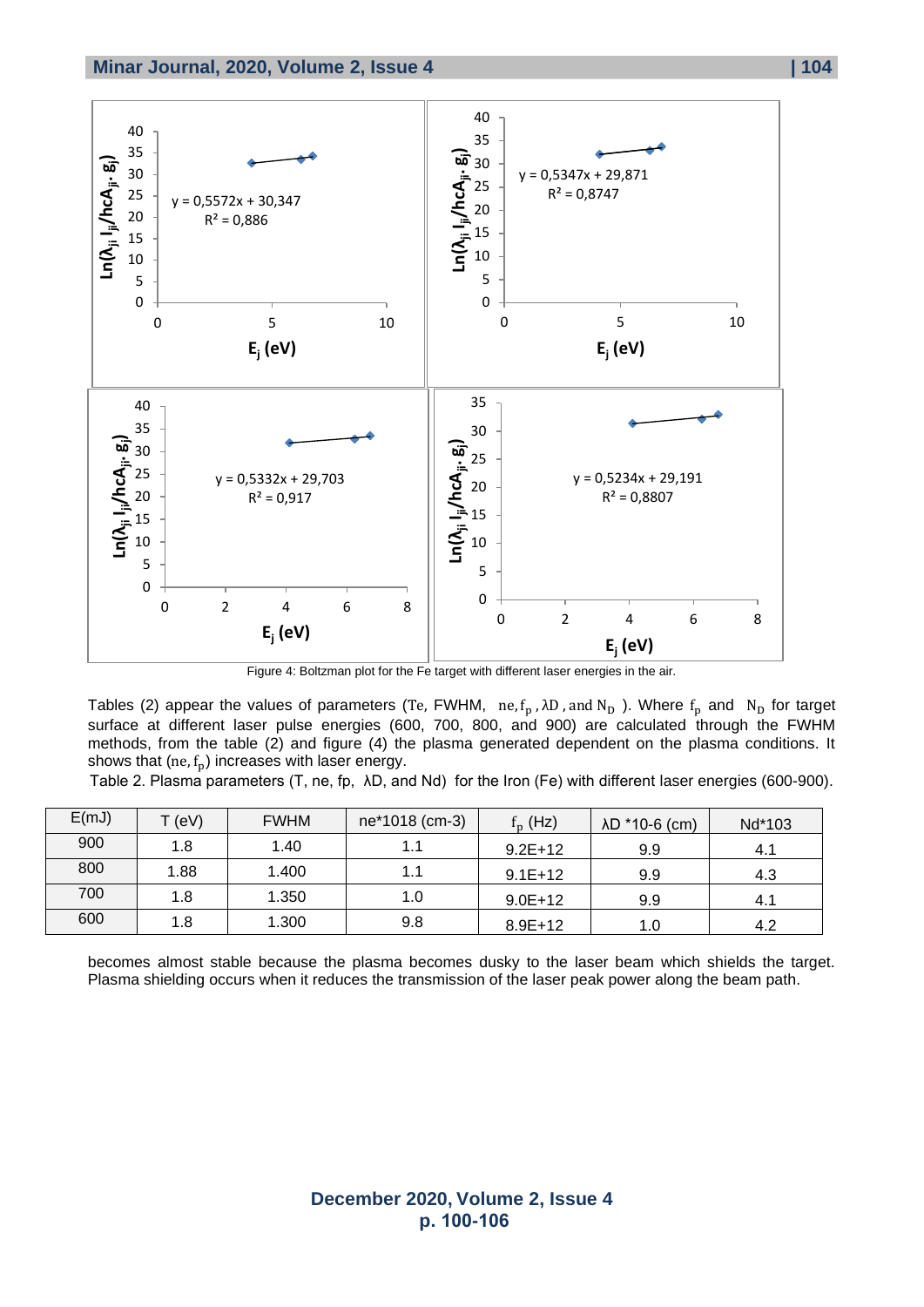### **105 | Baida M. AHMED, Shaimaa Hussein Abd MUSLIM, Muntadher Jawad KHOUDHAIR**



Figure 5: the variation of (Te) and (ne) versus the laser energy (600, 700, 800, and 900) for Fe.

#### **Conclusions**

Laser-induced plasma spectroscopy (LIPS) is an effective tool to analyze the emission spectra and study plasma characterization. The intensity of emission increase with increasing the energy of the laser. results show a slight rise in plasma frequency and electron temperature due to the increase of electron density. While A decrease in λD values was observed with increasing electron density. The analytic study of the plasma plume and the calculation of plasma parameters constitute a basic factor in the manufacture of some medical devices and treatment materials.

#### **Acknowledgments**

The author is deeply grateful to the Lab. of plasma in the department of Physics/ College of science/ Mustansiriyah University and Prof. Dr. Khalid A. Ahmed.

#### **References**

- 11- S. Dabagh, K. Chaudhary, Z.Haider, J.Ali, Study of structural phase transformation, and hysteresis behavior of inverse-spinel α-ferrite nanoparticles synthesized by co-precipitation method. Results in Physics 8 (2018) 93-98
- 12- S. S. Harilal, C. V. Bindhu, Riju C. Issac, V. P. N. Nampoori, and C. P. G. Vallabhana, Electron density and temperature measurements in a laser-produced carbon plasma. Journal of Applied Physics 82(5) (1997) 2140-2146.
- 13- A.Muna. and K.A. Aadim, Spectroscopic studying of plasma parameters for SnO2 doped ZnO prepared by pulse Nd: YAG laser deposition. Iraqi Journal of Physics 17 (42) (2019) 125-135
- 14- Unnikrishnan, V. K., Alti, K., Kartha, V. B., Santhosh, C., Gupta, G. P. Suri, B. M., Measurements of plasma temperature and electron density in laser-induced copper plasma by time-resolved spectroscopy of neutral atom and ion emissions. Pramana J. Phys 74 (6) (2010) 983-993
- 15- K.Ahmed and I.Saif, Measurement the Parameters of Cadmium Oxide Plasma Induced by Laser. International Journal of Recent Research and Applied Studies 4 (10) (2017) 66-72
- 16- A.Ali and A.Al-Razzaq, Plasma characteristics of Ag: Al alloy produced by fundamental and second harmonic frequencies of Nd: YAG. Laser Iraqi Journal of Physics 14 (31) (2016) 205-214.
- 17- National Institute of Standards and Technology (NIST) atomic spectra database, (version 5). Available at http://www.nist.gov/pml/data/asd.cfm.
- 6- Madyan A. Khalaf, Baida M. Ahmed, Kadhim A. Aadim, Spectroscopic Analysis of CdO1-X: SnX Plasma Produced by Nd: YAG Laser, Iraqi Journal of Science, (2020), Vol.61, No.7, pp: 1665-1671 DOI: 10.24996/ijs.2020.61.7.15.
- A. Pavone, J. Svensson1, S. Kwak, M. Brix, R. Wolf, Neural network approximated Bayesian inference of edge electron density profiles at JET, A Pavone1, J Svensson1, S Kwak1, M Brix2, R C Wolf1 and JET, Contributors, Plasma Phys. Control. Fusion 62 (2020) 045019 (13pp).

**December 2020, Volume 2, Issue 4 p. 100-106**